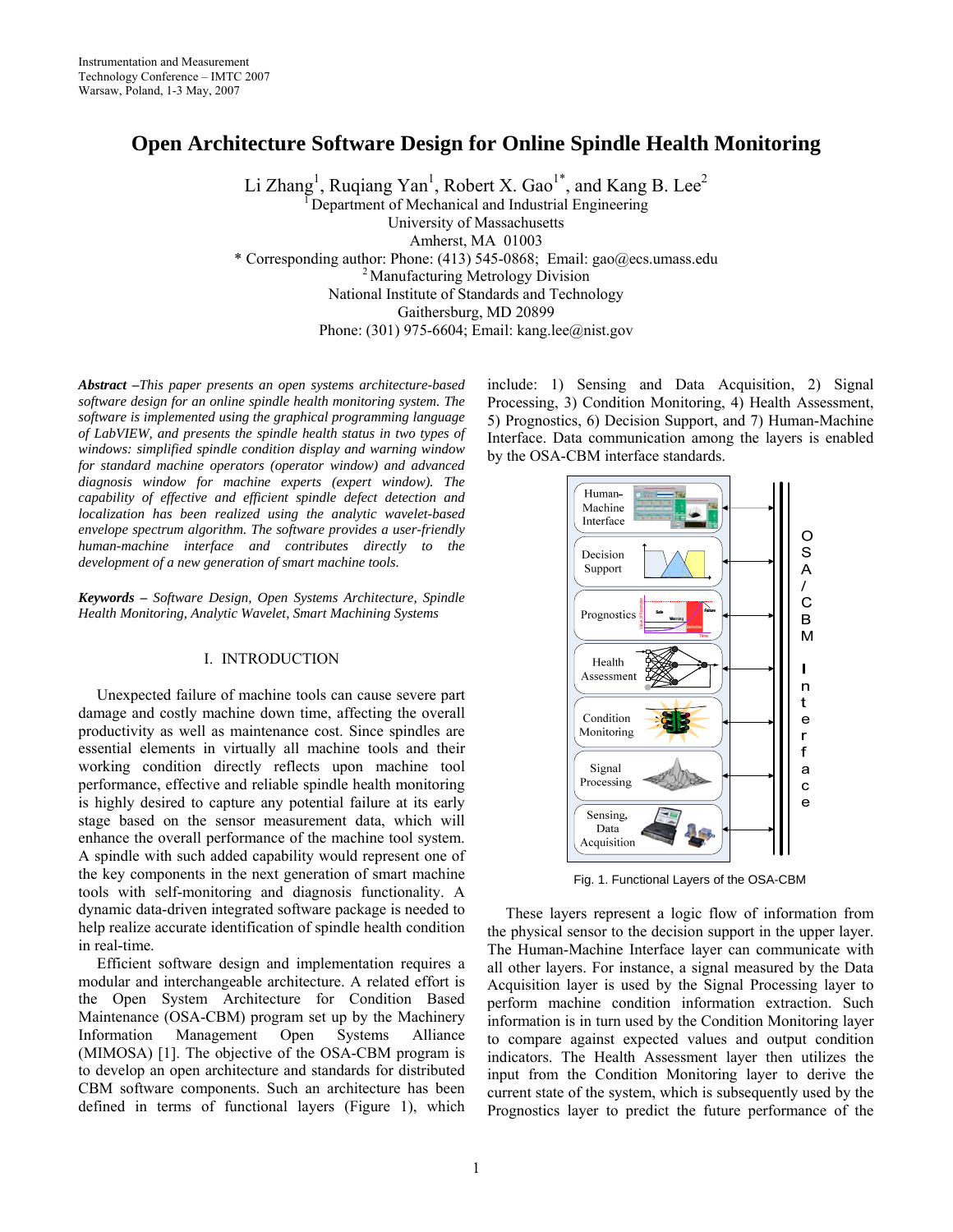system. The current state and predictions are fed into the Decision Support layer to provide recommended actions for system maintenance. In addition, the current state and predictions, together with all measured and computed data, are displayed by the Human-Machine Interface layer such that the users can have visual interaction with the system.

The layered architecture shown in Figure 1 facilitates the integration and interchangeability among sensors, electronics, and software components [2, 3], which allows flexibility for upgrading or expanding the system by incorporating new functions into corresponding layers. By taking advantage of the open systems architecture, this paper presents the software design of an online spindle health monitoring system. After introducing the system configuration in section II, Section III discusses various modules embedded in the software in detail. Then, the graphical user interface of the software is designed and implemented in Section IV. After that, the designed software is experimentally evaluated by monitoring a custom-designed test-bed spindle in section V. Finally, section VI draws some conclusions.

### II. SYSTEM CONFIGURATION

The effectiveness and efficiency of a software design is dependent on how the programming process is executed. As compared to a text-based programming language, such as C and C++, the programming language of LabVIEW is graphicbased, and uses graphic icons to replace the text command. These graphic icons are wired together through drag-anddrop operations to realize various functions, such as data acquisition, signal analysis, etc., which simplifies the software development. Therefore, the graphical programming language of LabVIEW has been chosen to design and implement the spindle health monitoring system. As schematically shown in Figure 2, signals from various sensors are acquired through a data acquisition (DAQ) board and displayed on the computer through the graphical user interface (GUI) of the software. The software takes a modular approach to integrate various measurement functions into one entity and allows for evaluation of the spindle health status. Each module is programmed independently, and whenever certain function needs to be modified, only the module related to that function will be reprogrammed. New functions can be added into the software as independent modules. According to the OSA-CBM, each of the modules represents the functionality of either one or more layers. The data flow of the software that is related to the OSA-CBM layers is illustrated in Figure 3. Different types of sensor measurement data obtained in the Sensing and Data Acquisition Layer are transferred to the Signal Processing Layer and then processed to extract features that characterize the spindle dynamics. Several advanced signal processing algorithms for spindle defect detection are embedded in this layer with each being implemented as a module. For example, characteristic frequencies extracted by the Signal Processing layer are fed into the Condition Monitoring layer, where the ratio of the magnitude of each characteristic frequency to the noise floor is compared against a predefined threshold. The result is an enumerated condition indicator, which describes the operational state of the spindle. In the Health Assessment layer, the output of the Condition Monitoring layer is assessed, based on the trending information recorded in the system, to determine if the system health is degraded and specifies the type and location of the identified degradation.





Fig. 2. Schematic view of the spindle test system



Fig. 3. Data flow and functional diagram of the designed software

The core functions of the software, which include data acquisition, wavelet envelope spectrum analysis [4], Stochastic Subspace Identification (SSI), spindle health index indication, and data storage and logging, are designed as individual modules. Each module features a hierarchical structure in that it can call its second-level sub-module, and each sub-module can further call its next lower level submodules. In the following sections, all of the modules are discussed in detail except for the data acquisition module, as it can be easily implemented using standard modules embedded in the software development environment.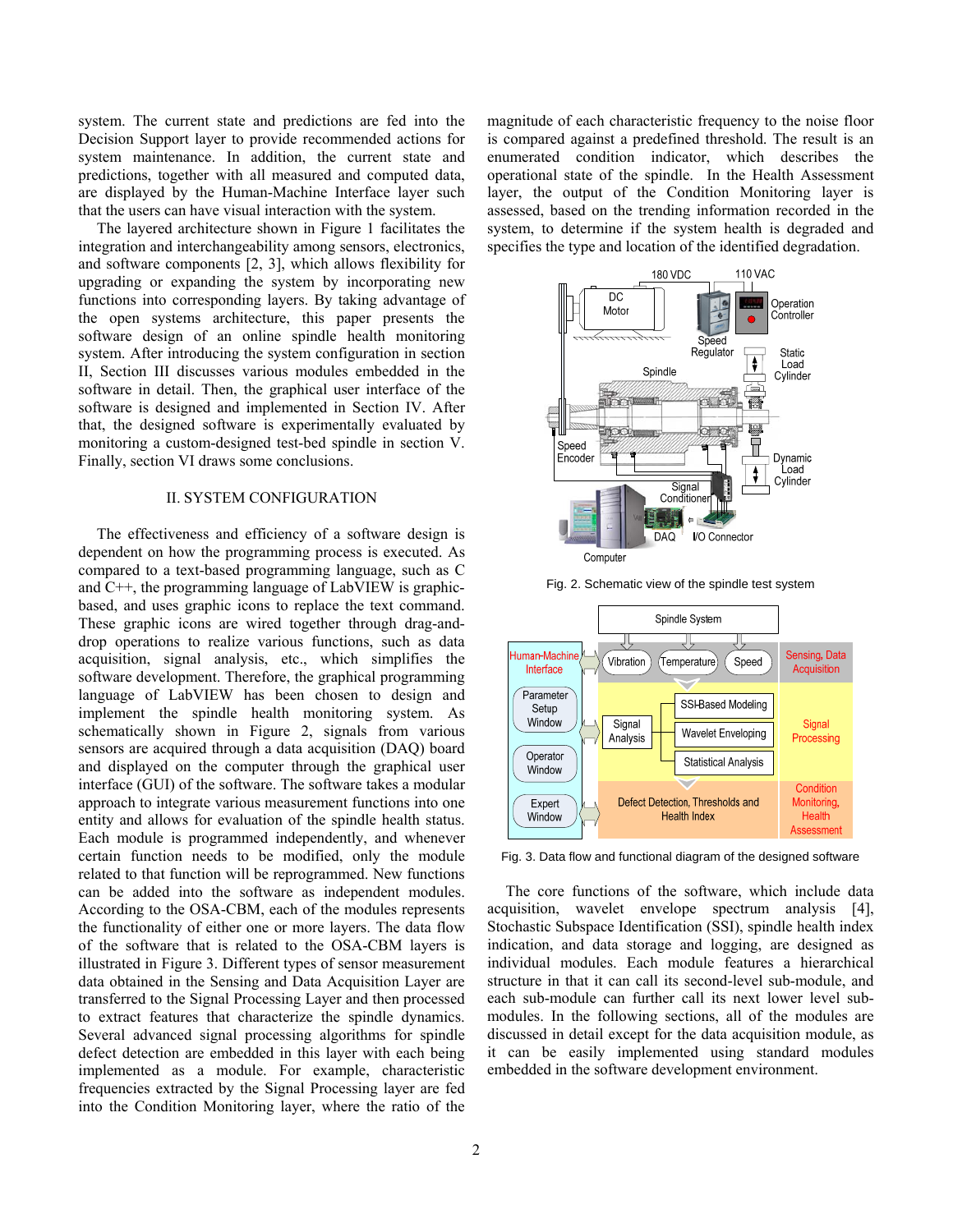# III. SOFTWARE MODULE DESIGN

#### *A. Wavelet Envelope Spectrum Module*

Envelope spectrum analysis using band-pass filtering has been widely employed for detection and identification of structural defects [5-6]. While envelope extraction has been traditionally implemented by rectifying and low-pass filtering the band-pass filtered vibration signals, the Hilbert transform has shown to present a good alternative to forming a signal's envelope [7]. Performing a Hilbert transform on a signal leads to the formulation of a corresponding *analytic* signal, with its real and imaginary parts being the original signal itself and the Hilbert transform of the signal, respectively. The modulus of the *analytic* signal represents the signal's envelope. However, the frequency coverage of the band-pass filter needs to be known *a priori*. Furthermore, the effectiveness of the traditional envelope spectrum analysis suffers from a low signal-to-noise ratio, especially when the defect-related vibration is weak and overwhelmed by strong structural-borne noise. The development of a wavelet transform provides an effective tool for extracting a weak signal component out of a strong noise environment through time-scale analysis [8]. Wavelet transform essentially measures the "*similarity*" between the signal to be analyzed and the scaled wavelet function. Thus it can be viewed as a band-pass filter that extracts specific information from a time series, e.g., defect-induced vibrations. Since the imaginary part of a complex wavelet is inherently the Hilbert transform of its real part, the wavelet coefficients of a transformed signal, in which the complex wavelet is used as the base wavelet, are analytic in nature, and their corresponding modulus forms the signal's envelope. Therefore, a complex wavelet-based signal transformation combines the ability of band-pass filtering with enveloping into one single step, thus eliminating the need for additional operations such as the Hilbert transform, or low-pass filtering to extract signal envelope.

Figure 4 illustrates the design and implementation of the wavelet envelope spectrum module. As an analytic wavelet, the complex Morlet wavelet chosen in this module has been identified as an appropriate base wavelet for defect detection [4]. Another advantage of the complex Morlet wavelet is that it has explicit expression in the frequency domain as:

$$
\hat{\psi}_m(f) = \frac{1}{f_b} e^{-\frac{\pi^2 (f - f_c)^2}{f_b^2}}
$$
\n(1)

with symbols  $f_b$  and  $f_c$  being the bandwidth and wavelet center frequency parameters, respectively. Equation (1) is designed and implemented in the module as a formula node, which is used to evaluate the mathematical expressions. As shown in Figure 4, with the inputs from sampling rate *f*, a pair of bandwidth  $f_b$  and center frequency  $f_c$ , the output  $G_m$  of the complex Morelet wavelet in the frequency domain is obtained. By multiplying  $G_m$  with coefficients that are resulted from Fourier transform of the input signal, and then applying the inverse Fourier transform, the wavelet transformation of the input signal is realized. Further operation is taken by performing the Fourier transform on the modulus of the wavelet coefficients to obtain the wavelet envelope spectrum (denoted as WES).



Fig. 4. Coded algorithm for performing the wavelet envelope spectrum

#### *B. Stochastic Subspace Identification Module*

To ensure complete frequency coverage of the vibration signal when applying the wavelet envelope spectrum algorithm, a data-driven scheme for wavelet center frequency *fc* selection is designed. The appropriate wavelet center frequency can be dynamically modified by the program, based on the output of model parameters identified using the SSI technique [9, 10]. Instead of fitting an empirical model to the Frequency Response Function (FRF) from artificial excitations (e.g., hammer strikes) as the traditional approach does, the SSI technique accounts for dynamic changes caused by the rotations of the spindle without the need for artificial excitations, and extracts the modal parameters from its measured output only, thus satisfying the requirement of online operation. Mathematically, the SSI technique is formulated and solved using a discrete time-state space model of a linear, time-invariant system (e.g., the spindle) without known external inputs according to the following equation:

$$
\begin{cases} x_{k+1} = Ax_k + w_k \\ y_k = Cx_k + v_k \end{cases}
$$
 (2)

where  $x_k = x(k\Delta t)$  is the discrete-time state vector,  $y_k$  is the system response vector, *A* is the state matrix, and *C* is the output matrix. The two components,  $w_k$  and  $v_k$ , represent the disturbance noise to the spindle and measurement noise due to sensor inaccuracy, respectively, and are stochastic in nature. Equation (2) indicates that the new state of the spindle physical system,  $x_{k+1}$ , can be obtained by the sum of the state matrix *A* multiplied with the old state vector  $x_k$  and the disturbance noise vector  $w_k$ . As a result, the dynamic behavior of the spindle is completely characterized by the state matrix *A*. Generally, a Kalman filter is used for the optimal prediction of the state vector  $x_{k+1}$ . Numerical techniques, such as singular value decomposition, are then applied to estimate the state matrix *A* and output matrix *C*.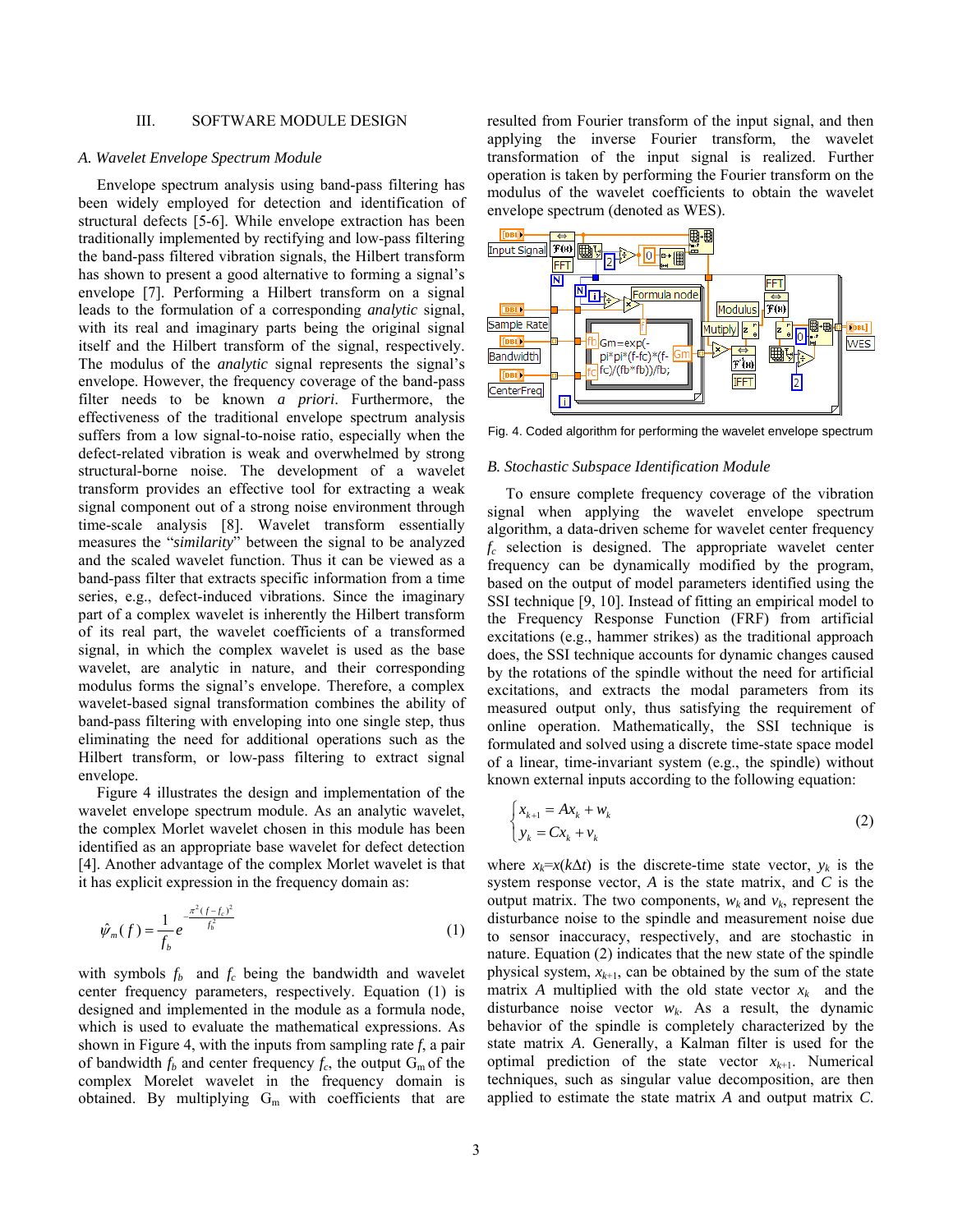Subsequently, the modal parameters can be extracted from the state matrix *A*. Based on the SSI technique, Figure 5 illustrates how the model parameters of the spindle system are identified in the designed module. As shown in Figure 5, a Hankel matrix is first constructed based on the input signals. Then a sub-module is called to estimate the state matrix *A* and output matrix *C* using the singular value decomposition method. After that, the eigenvalues of the state matrix *A* are extracted to estimate the resonance frequencies and their corresponding damping ratios.

Since a structural defect may excite the spindle system at any of the identified resonance frequencies, the equally spaced wavelet center frequencies, which cover the range of these natural frequency components, are chosen for implementing the wavelet envelope spectrum algorithm.

#### *C. Spindle Health Index Module*

To characterize the defect severity level of the spindle (e.g., healthy, small defect, medium defect, and severe defect), and to present a first step towards a generic data model for quantifying the working condition of various types of spindles and machine tools, trending information on the magnitude of the wavelet envelope spectrum is recorded to construct a database, which is used subsequently for setting up a spindle health index. As illustrated in Figure 6, the magnitude information within a series of frequency intervals that covers possible defect-related frequency components (e.g., Ball Pass Frequency of the Inner raceway, denoted as BPFI) is extracted from the wavelet envelope spectrum first. The signal-to-noise ratio (SNR), defined as the ratio of magnitudes of the defect-characteristic frequency to the other frequency components, is then calculated and compared with the predefined thresholds at different levels. If the SNR is within a certain threshold interval, a corresponding health index is derived.

## *D. Data Logging Module*

The software logs the machine conditions (e.g., health status and health index) in a unified format automatically or based upon user command. Presently, the eXtensible Markup Language (XML)-based data format is adopted in the software, which can be used with any networking technology (e.g., Time Control Protocol/Internet Protocol TCP/IP) for data transfer [11]. Figure 7 gives an example for how the health status and the health index are logged with XML. During each data sampling cycle, the vibration signals are acquired and then processed to output spindle health status and index values. These values, together with a time stamp, are converted to XML format. Based on the predefined XML schema, which is embedded in the software development environment, the time information, spindle health status, and health index are logged into an XML file. Figure 8 shows a piece of the XML-based data format, where the health index and status of the spindle bearing are logged during one sampling cycle. All of the information stored with such a format can be retrieved through web-based applications.



Fig. 5. Code for SSI-based modal parameter identification



Fig. 6. Code for spindle status and health index indication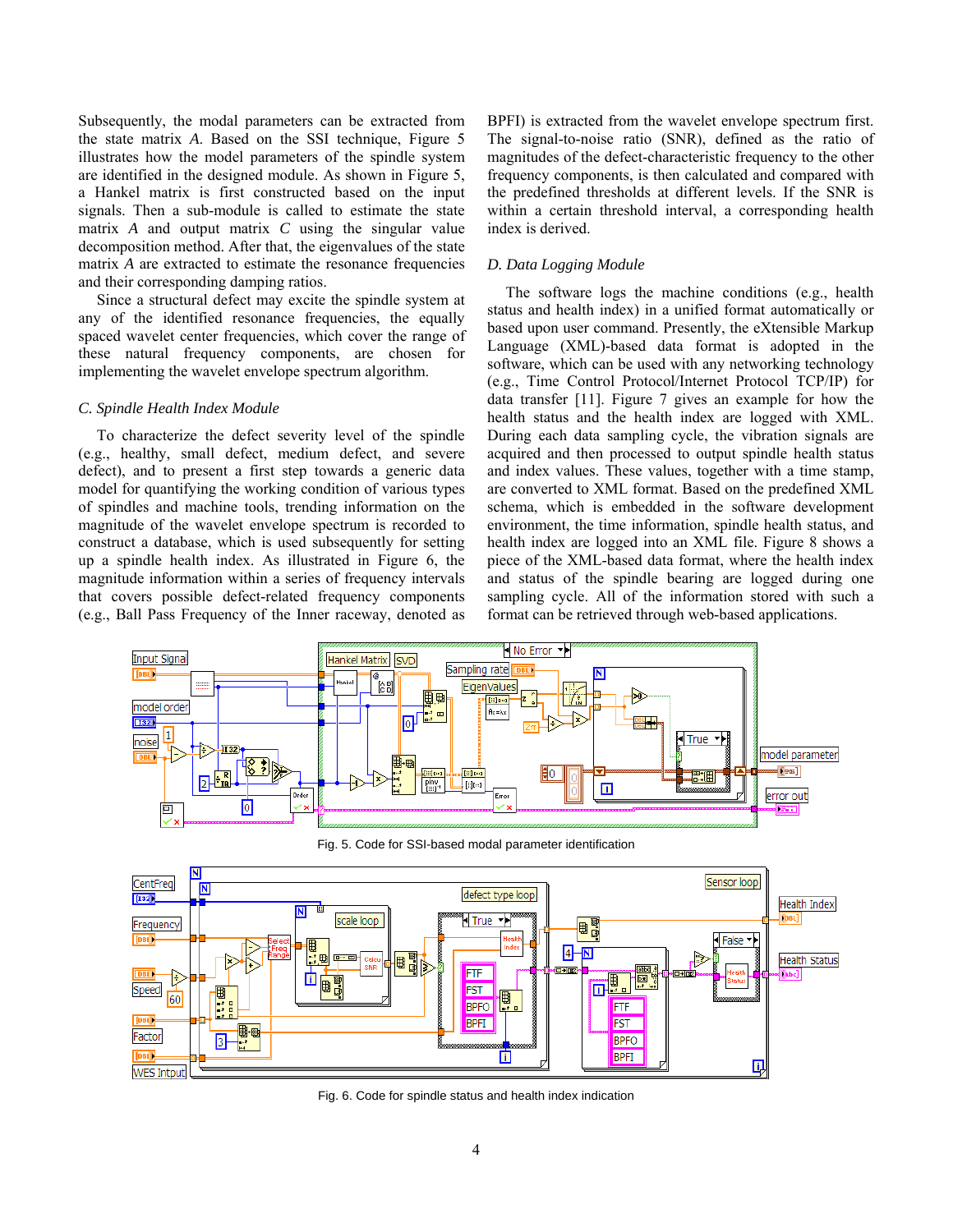

Fig. 7. Code for data logging module



Fig. 8. Representation of health index and status of the spindle using XML-based data format

## IV. GRAPHICAL USER INTERFACE DESIGN

According to the open systems architecture, the software is designed and implemented with a user-friendly humanmachine interface, which needs to consider the visual appearance, ease of operation, and accommodation of the needs for different users, etc. Figure 9 illustrates the designed user interface for online spindle health monitoring. The right side of the user interface shows general parameter setup options, such as data archiving mode and spindle health index logging mode. The left side of the user interface has integrated previously designed modules and presents the machine health conditions in two types of windows: simplified spindle condition display and warning window for standard machine operators (operator window) and advanced parameter-setup and diagnosis window for machine experts (expert window).

The operator window (as shown in Figure 9a) allows interactive communication between machine operators and the software regarding the current status of the machine without the distraction of behind-window calculations. It displays the speed, temperature, and vibration signals in realtime. Furthermore, the health status and health index of the spindle are updated online based on the results from the embedded modules, and an alarm will be set off when defects are detected. A statistical parameter, Kurtosis, is also implemented in this operator window to track the status of the spindle. The expert window shown in Figure 9b allows the experts to interactively adjust input parameters for the wavelet envelope spectrum module, such as the wavelet center frequency and bandwidth, to conduct a complete investigation of machine status, thus enhancing on-line defect detection capability. Furthermore, quantitative evaluation of the spectrum resulting from each pair of wavelet center frequency and bandwidth is conducted on the bottom of the expert window, which provides detailed frequency information of the vibration signal.

## V. EXPERIMENTAL EVALUATION

To experimentally verify the designed software, a customdesigned spindle system was constructed as shown in Figure 2. Since the bearings are the most critical and vulnerable component in a machine tool spindle, four accelerometers were placed at the front and rear ends of the spindle, within the loading and unloading zones of the bearings, to measure their vibrations. Based on the geometry parameters (i.e., pitch diameter, ball diameter, contact angle, and number of balls) of the bearing, its defect-rated characteristic frequencies can be determined as a ratio to the spindle rotating speed, as listed in Table 1.

Table 1. Defect-related characteristic frequencies of the bearing

| Defect Type            | Characteristic<br>Frequency         |
|------------------------|-------------------------------------|
| Unbalance              | $f_r \approx r$ pm/60               |
| <b>Rolling Element</b> | $f_{BSF} \approx 2.346f_r$          |
| Outer Raceway          | $f_{BPPO} \approx 4.414 f_r$        |
| Inner Raceway          | $f_{\text{BPFI}} \approx 6.586 f_r$ |